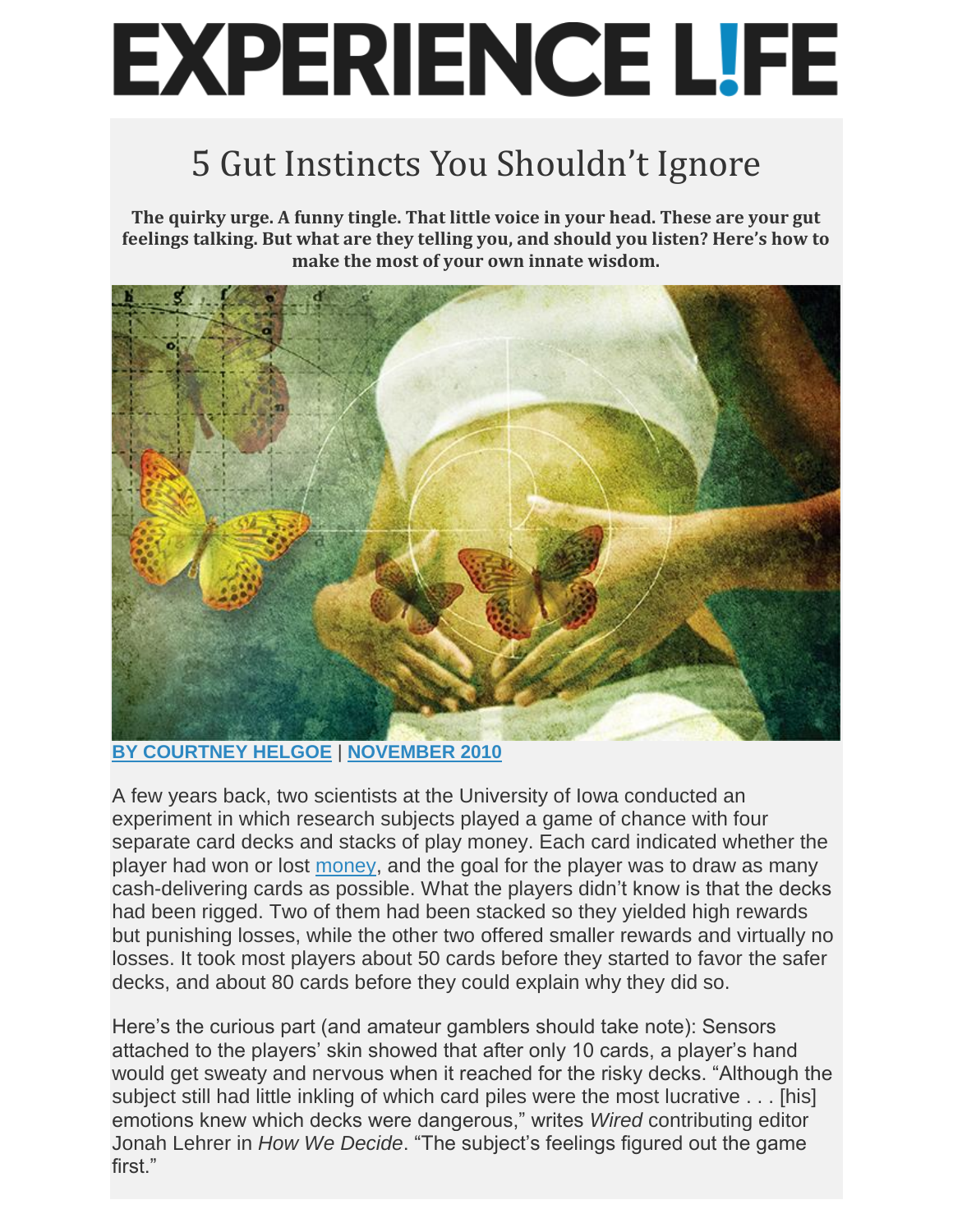Most of us have experienced the sense of knowing things before we know them, even if we can't explain how. You hesitate at a green light and miss getting hit by a speeding truck. You decide on a whim to break your no-blind-dates policy and wind up meeting your life partner. You have a hunch that you should invest in a little online startup and it becomes Google.

If only you could tap into those insights more often, right? Turns out you can, especially if you learn to identify which signals to focus on — whether they're sweaty palms, a funny feeling in your stomach, or a sudden and inexplicable certainty that something is up.

#### *According to many researchers, intuition is far more material than it seems.*

According to many researchers, intuition is far more material than it seems. Hope College social psychologist David Myers, PhD, explains that the intuitive right brain is almost always "reading" your surroundings, even when your conscious left [brain](https://experiencelife.com/article/healthy-brain-food/) is otherwise engaged. The body can register this information while the conscious mind remains blissfully unaware of what's going on.'

Another theory suggests you can "feel" approaching events specifically because of your dopamine neurons. "The jitters of dopamine help keep track of reality, alerting us to those subtle patterns that we can't consciously detect," Lehrer notes.

This means if something in the environment is even slightly irregular — the speed of an approaching truck, the slightly unusual behavior of someone at a party — your brain squirts dopamine and you get that "weird" feeling. Whether you pay attention or not can make all the difference. You might meet your future spouse — or meet your maker. Those signals carry a lot of important information, so it's wise to listen up.

Judith Orloff, PhD, a Los Angeles–based intuitive psychiatrist and author of *Second Sight*, believes the benefits of listening to your instincts go far beyond making good on life-or-death decisions. "Living more intuitively demands that you're in the moment," she says, "and that makes for a more passionate life."

But she also notes that gut instincts are far from infallible. The right brain's skill with pattern identification can trigger suspicions of unfamiliar (but not dangerous) things, or cause you to be especially reactive to people who simply remind you of someone else.

So how do you choose which gut feelings to trust? Orloff suggests that it's a matter of "combining the linear mind and intuition," and striking the right balance between gut instinct and rational thinking. Once you've noticed an intuitive hit, she says, you can engage your rational [mind](https://experiencelife.com/article/mindset-matters/) to weigh your choices and decide how best to act on them.

To that end, here are five gut feelings that Orloff and other experts recommend you pay attention to — and some reasons why you'll be glad you did.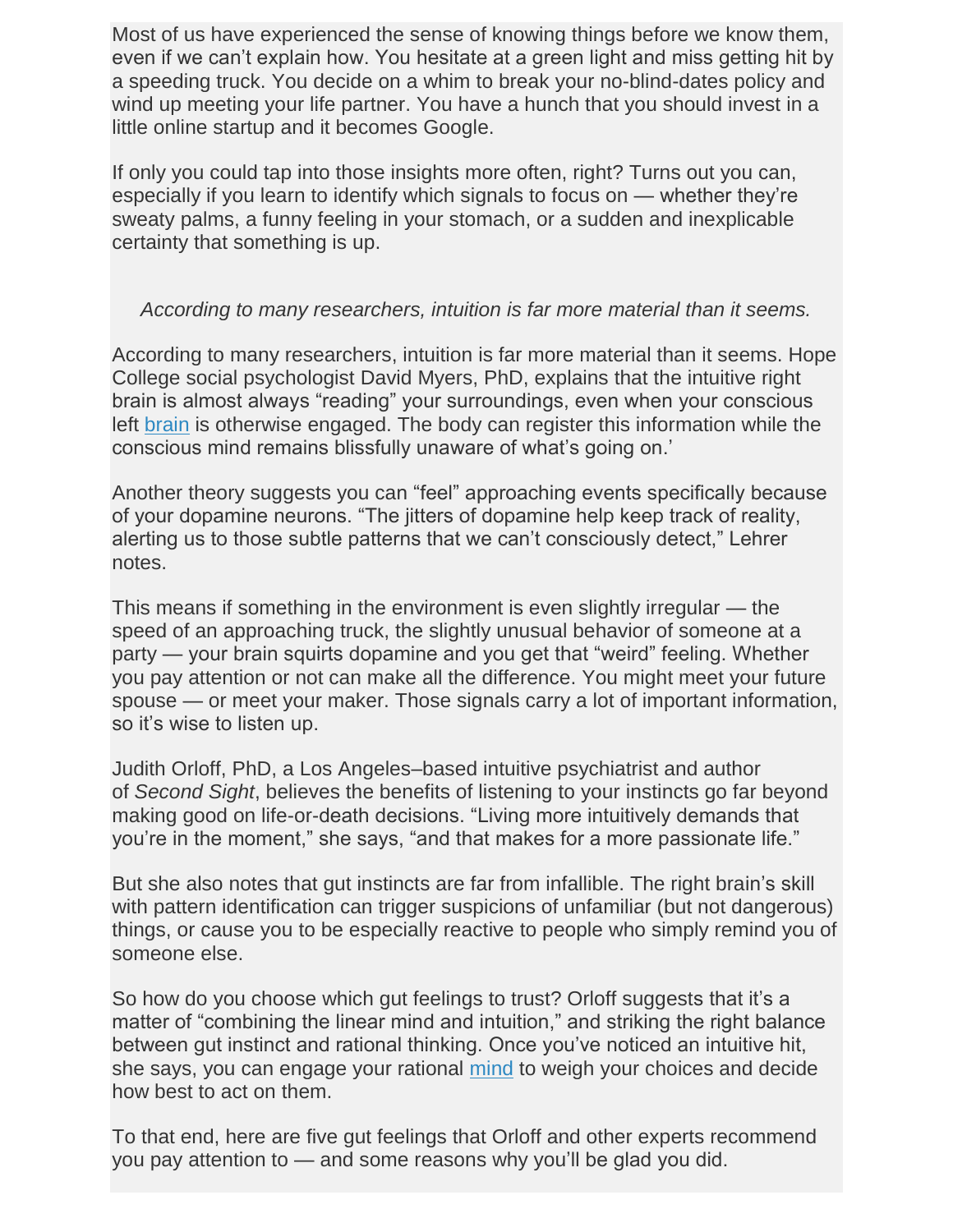#### **Gut Feeling 1: "Something feels wrong in my body."**

Listening to your body's subtle signals is a critical part of exercising your intuitive sense, says Orloff, who also trains UCLA medical students and psychiatric residents to use intuition when treating patients.

*"Intuition allows you to get the first warning signs when anything is off in your* 

*body so that you can address it. If you have a gut feeling about your body — that* 

*something is toxic, weak or off — listen to it.*

"Your body is a powerful intuitive communicator," she explains in *Second Sight*. "Intuition allows you to get the first warning signs when anything is off in your body so that you can address it. If you have a gut feeling about your body — that something is toxic, weak or 'off' — listen to it. Go and get it worked up." She's seen too many people ignore their sense that something isn't right with their bodies, and subsequently find that small problems have become big ones.

Physical symptoms can also have symbolic value. "If you're around somebody and your energy goes down, that's an intuition not to ignore," Orloff says. Sudden sleepiness can mean that you're in the presence of an energy-draining person or circumstance; it can be your body's way of communicating that these conditions are taking more [energy](https://experiencelife.com/article/elastic-energy/) than they give. If you stay in a situation that makes you feel instantly depleted (like taking a job after you left the interview feeling exhausted), it can easily lead to a situation where you become depressed, anxious and — not surprisingly — stuck.

Ronald A. Alexander, PhD, a psychologist, mindfulness expert, leadership consultant, and director of the Open Mind Training Institute in Santa Monica, Calif., also recommends paying close attention to any sudden physical sensations you experience during the course of an interaction. He tells a story of traveling in India where he decided not to get in a cab because of a "burning sensation" in his gut, and he later saw the driver being arrested in the train station for suspected robbery. He says he typically feels [intuitions](https://experiencelife.com/article/intuitive-training-for-fitness/) in his chest or his stomach; the latter is relatively common given that the intestines house the enteric nervous system, sometimes called the "second brain."

"That second brain really is the intuitive brain," Alexander explains, and he recommends that when it speaks, you listen.

# **Gut Feeling 2: "I'm in danger."**

Jackie Larsen was leaving her Grand Marais, Minn., prayer-group meeting on an April morning in 2001 when a clean-cut young man named Christopher Bono approached her, asking for help. He told her that he was on his way to meet friends in Thunder Bay, and his car had broken down. During their brief conversation, she got a visceral feeling that something was wrong, accompanied by a sharp pain in her [stomach.](https://experiencelife.com/article/gut-check/) She sent Bono inside to talk to the pastor of the church and called the police to have them trace his Illinois license plates. It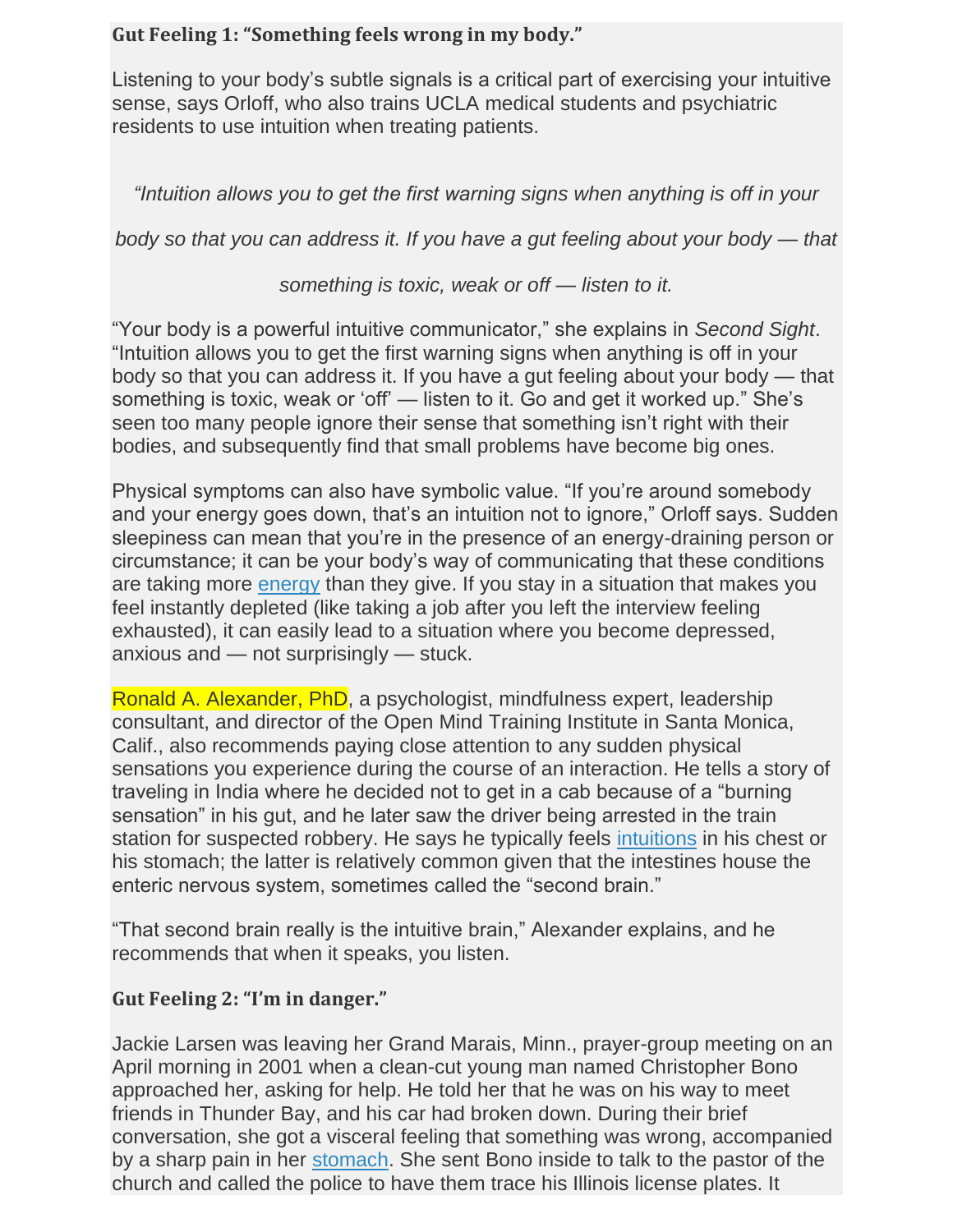turned out he was the prime suspect in a gruesome crime and was fleeing the scene.

Larsen's brain had likely detected subtle irregularities in Bono's behavior. "Mere 'thin-slices' of someone's behavior can reveal much," writes Myers, who relates Larsen's story in his book *Intuition: Its Powers and Perils* . His understanding of this capacity is more socio-historical than neuroscientific; he believes that the feeling you get about a person in the first 10 seconds expresses an "ancient biological wisdom." Early humans who could speedily detect whether a strangerwas friend or foe were more likely to survive, he says, and they would create descendents who were able to read emotional signals in another person's face almost instantly.

Of course, the human capacity to "thin-slice" can go badly awry, as it did in the 1999 fatal police shooting of Amadou Diallo in New York City. Police fired when they thought the young Guinean man was reaching for a weapon, but he was actually unarmed and digging in his pocket for his identification.

Because social conditioning helps to create unconscious beliefs, and these [beliefs](https://experiencelife.com/article/see-it-believe-it/) can produce first impressions and snap decisions that are utterly flawed, Orloff suggests that it's important to check your gut feelings against your rational mind whenever possible. And there are simple ways you can attend to what feels like a warning signal in the short term, she says.

"If you don't trust somebody, even if it turns out to be inaccurate, it is something to pay attention to," she explains. "If you're walking down the street at night and you get the feeling 'stay away from that person,' just cross the street."

# **Gut Feeling 3: "I want to help."**

While you might think of our [gut](https://experiencelife.com/article/functional-wellness-part-3-digestive-health/) instincts as something we've maintained mostly to avoid danger, the human species has evolved an equally powerful capacity to sense when our fellow beings need support. "Sympathy is one of humanity's most basic instincts, which is why evolution lavished so much attention on the parts of the brain that help us think about what other people are feeling," notes Lehrer.

*Sympathy is one of humanity's most basic instincts, which is why evolution* 

*lavished so much attention on the parts of the brain that help us think about what* 

# *other people are feeling.*

Since evolution has made you a quick read of other faces and their emotional signals, you don't always need to wait for a verbalized cue before you reach out. The [sympathy](https://experiencelife.com/article/the-art-of-condolence/) instinct nudges you to change the subject when wedding talk makes a newly divorced colleague cringe, or to start up a conversation with a nervous seatmate during an airplane landing — subtle gestures that can make a big difference in someone's day. The capacity to empathetically identify with other faces can even be what compels you to donate money after a natural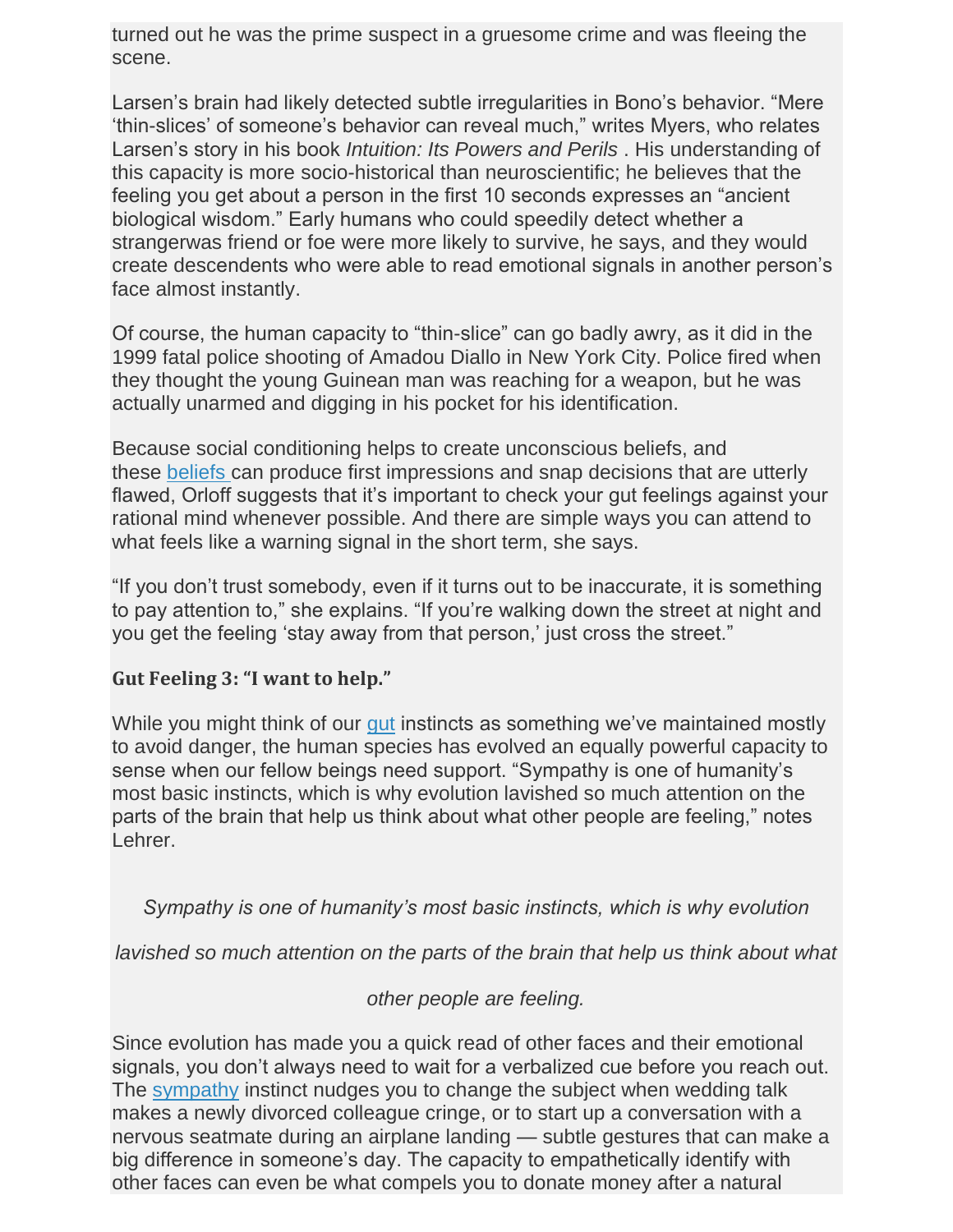disaster. Studies of humanitarian relief efforts show that people are markedly more compelled to give after seeing a photo of an individual in need than after reading statistics about damage.

Finally, this ability to "read" other faces isn't just good for those you help. One recent brain-imaging study suggests that generosity makes the pleasure centers in the brain light up like the Las Vegas Strip. When participants were given \$128 of hard cash along with the choice to keep it or donate it to charity, the reward centers of those who chose to donate went wild.

*One recent brain-imaging study suggests that generosity makes the pleasure* 

#### *centers in the brain light up like the Las Vegas Strip.*

Multiple studies have also demonstrated a phenomenon known as the "helper's high," which causes individuals aiding others to experience improvements in [mood,](https://experiencelife.com/article/the-food-mood-connection/) immunity and overall well-being. That's why following your instincts for sympathy and generosity generally turns out to be a good investment in your own health and happiness, too.

#### **Gut Feeling 4: "I know how to do this."**

[Basketball](https://experiencelife.com/article/pickup-basketball-artist/) announcers can be merciless when otherwise talented players choke at the free-throw line, but most of us can identify with the player's sense of panic. You might have a well-developed yoga practice with one pose that still stumps you. Or maybe you're a stellar driver who forgets how to parallel park whenever your intimidating sister-in-law is in the car. Or you're a great [cook](https://experiencelife.com/article/how-to-cook-kale/) who botches your favorite dish each time you make it for guests. In situations like these, the can-do instinct you've developed through years of experience is being drowned out by an onslaught of overthinking.

"Choking [among athletes] is a vivid example of the havoc that can be caused by too much thought," Lehrer points out. "Such deliberate thought processes interfere with the trained movements of their muscles."

He cites a study at the University of Chicago showing that, while novice [golfers](https://experiencelife.com/article/improve-your-golf-swing/) did better when they thought carefully about their putts, the performance of more experienced golfers got much worse when they reflected on what they were doing.

Rational thought served the beginners, it turned out, because they were still developing muscle memory and technique. But for those players who had already integrated all that information, instinct naturally took over — and did a far better job. Overriding instincts and neural patterning in favor of logical thought absolutely destroyed their performance.

"Once you've developed expertise in a particular area — once you've made the requisite mistakes — it's important to trust your emotions when making decisions in that domain," Lehrer insists. If you know you can do it, trust your gut — not your head.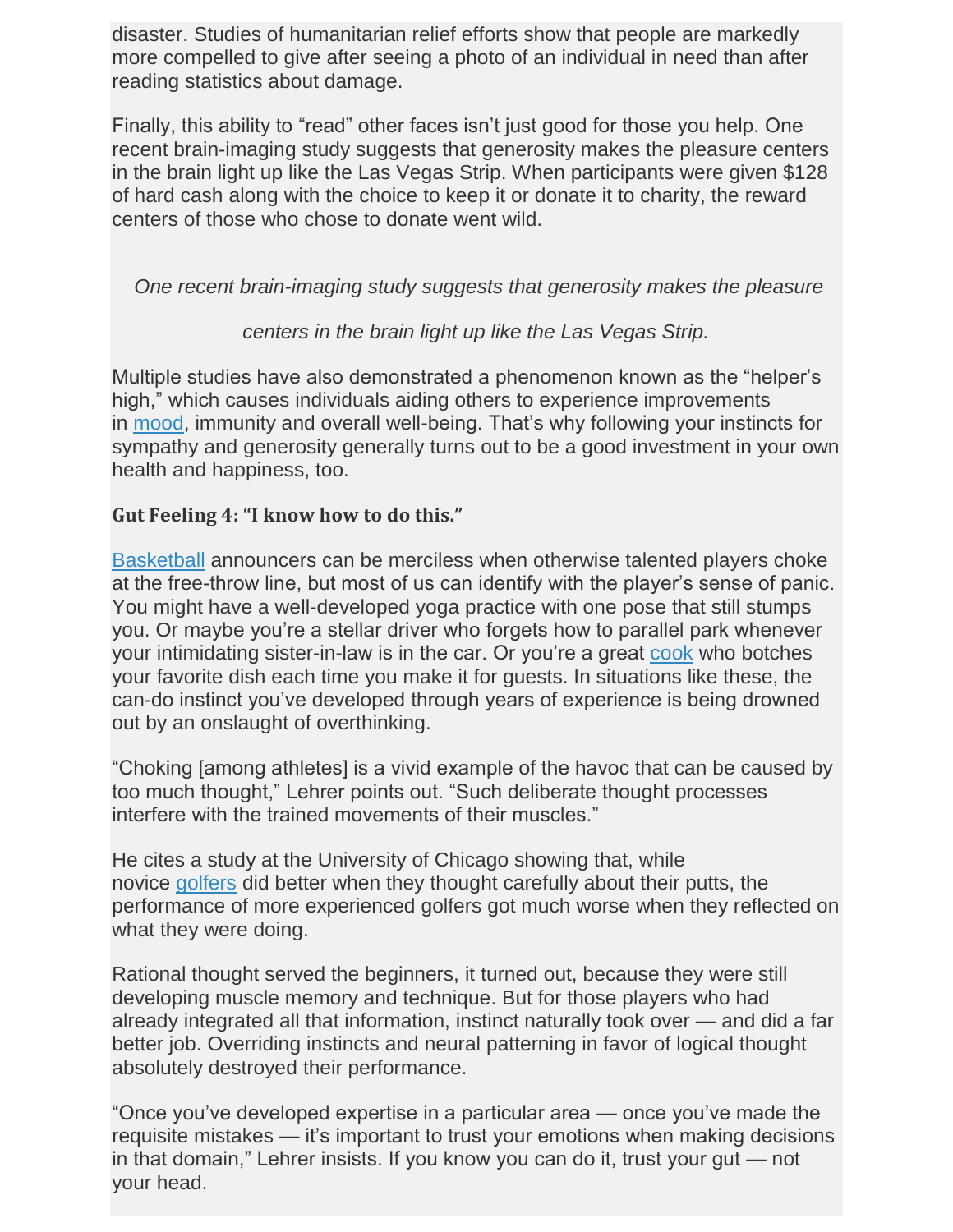Next time you're tempted to think too much about something you know how to do, try a little therapeutic distraction. Say the alphabet backward when your [yoga](https://experiencelife.com/article/yoga-4-you/) teacher orders you into the dreaded handstand, or sing a favorite song to yourself at the free-throw line. Briefly engaging your conscious mind with something other than the task at hand can leave your instincts free to do their job — and free you to enjoy the satisfaction all that practice has made possible.

#### **Gut Feeling 5: "This is it!"**

Most people have a great "I just knew it was right" story. It might be about the time they first spotted their sweetheart or crossed the threshold of their first house or figured out they wanted to switch [careers.](https://experiencelife.com/article/new-job-jitters/) There's a reason most of us have memorable stories about the biggest and best decisions we make in life, says Orloff — they're typically remarkable for their lack of cognitive heavy lifting.

# *When your intuition signals that you've found something or someone truly right*

# *for you, the choice often becomes strangely easy.*

When your intuition signals that you've found something or someone truly right for you, the choice often becomes strangely easy. "It feels healthy; it feels good; it doesn't feel like you're forcing it, there's not a lot of conflict," she says.

Lehrer agrees that when you're poised to make a big [decision](https://experiencelife.com/newsflashes/making-a-mindful-decision/) with lasting repercussions, like choosing your life partner, you're best off deciding from the gut. Based on the bulk of his research into the cognitive mechanisms of decisionmaking, he actually recommends that you "think less about those choices that you care a lot about."

According to Lehrer, the rational mind is really suited only to limited concrete choices, like deciding between two brands of car insurance. In situations where there are just a couple of relevant factors involved, the prefrontal cortex can weigh the comparative rewards of each and yield an excellent result. But there are so many factors involved in a complex decision like, say, buying a house, that the limited space in the prefrontal cortex gets overwhelmed. In that state, it becomes the wrong part of the [brain](https://experiencelife.com/article/overcoming-grain-brain/) for the job.

Several studies support the wisdom of emotional decision-making in the realm of big choices. Lehrer cites one conducted at the University of Amsterdam that simulated the experience of buying a car, providing research subjects with overwhelming amounts of detailed information. Some car buyers were briefly distracted, then left to choose quickly and with their emotions. Follow-up surveys revealed that they selected the most satisfying car 60 percent of the time. Other subjects who had more uninterrupted time in which to choose were pleased with their decision less than 25 percent of the time — worse even than random chance.

In another study, the same Dutch researchers shadowed shoppers at IKEA, observing their shopping behaviors. Later interviews indicated that those who spent less time making their choices ended up more satisfied overall. Choosing a